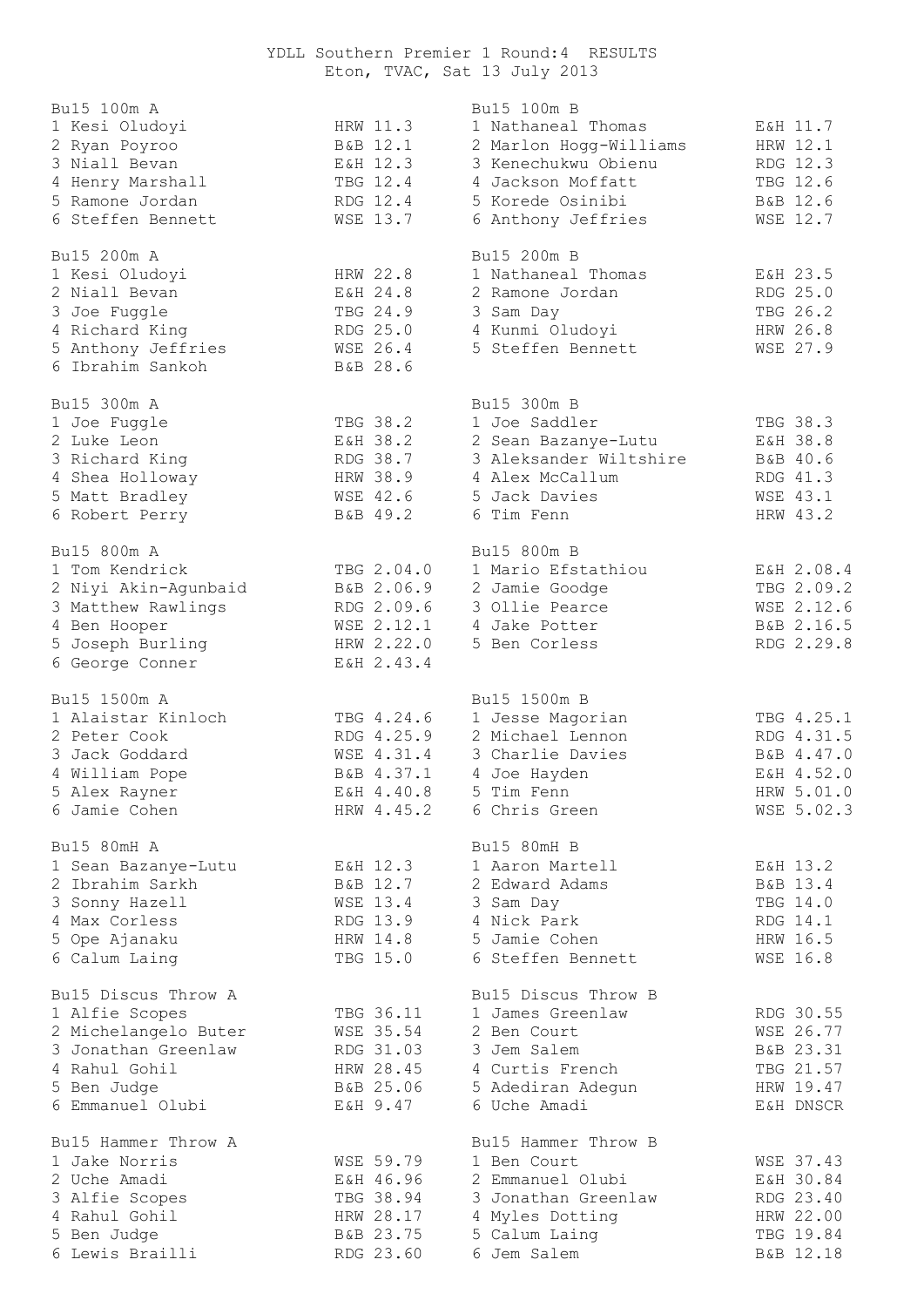| Bu15 Javelin Throw A   |                 | Bu15 Javelin Throw B   |                 |
|------------------------|-----------------|------------------------|-----------------|
| 1 James Yun-Stevens    | TBG 45.45       | 1 Jude Compton-Stewart | WSE 34.44       |
| 2 Jake Norris          | WSE 37.92       | 2 Ben Judge            | B&B 31.96       |
| 3 Korede Osinibi       | B&B 37.91       | 3 Cairo Sango          | E&H 29.22       |
| 4 Louis Stirling       | E&H 35.91       | 4 James Greenlaw       | RDG 26.79       |
| 5 James Dias           | RDG 31.26       | 5 Myles Dotting        | HRW 24.14       |
| 6 Hunter Heenan-Jalil  | HRW 28.52       | 6 Hamish Johnstone     | TBG 23.39       |
|                        |                 |                        |                 |
| Bu15 Shot Putt A       |                 | Bu15 Shot Putt B       |                 |
| 1 Michelangelo Buter   | WSE 14.10       | 1 Myles Dotting        | HRW 10.15       |
| 2 Alfie Scopes         | TBG 12.23       | 2 Curtis French        | TBG 10.02       |
| 3 Adediran Adegun      | HRW 12.15       | 3 Emmanuel Olubi       | E&H 9.81        |
| 4 Uche Amadi           | E&H 10.88       | 4 James Greenlaw       | RDG 9.22        |
|                        |                 |                        |                 |
| 5 Alex Spratley-Kemp   | RDG 9.83        | 5 Jude Compton-Stewart | WSE 9.05        |
| 6 Jem Salem            | B&B 6.67        | 6 Charlie Davies       | B&B 5.04        |
| Bu15 Long Jump A       |                 | Bu15 Long Jump B       |                 |
|                        |                 |                        |                 |
| 1 Jaiden Pert          | E&H 6.11        | 1 Teepee Princewell    | HRW 5.48        |
| 2 Oscar Fordjuor       | HRW 5.76        | 2 Henry Marshall       | TBG 5.35        |
| 3 Kenechukwu Obienu    | RDG 5.73        | 3 Cairo Sango          | E&H 5.34        |
| 4 Jackson Moffatt      | TBG 5.48        | 4 Blaine Lewis-Shallow | RDG 4.89        |
| 5 Tiaan Whelpton       | WSE 4.90        | 5 Sonny Hazell         | WSE 4.60        |
| 6 Aleksander Wiltshire | B&B 4.24        | 6 Robert Perry         | B&B 3.72        |
|                        |                 |                        |                 |
| Bu15 High Jump A       |                 | Bu15 High Jump B       |                 |
| 1 Ope Ajanaku          | HRW 1.75        | 1 Jamie Cohen          | HRW 1.63        |
| 2 Sean Bazanye-Lutu    | E&H 1.55        | 2 Richard King         | RDG 1.55        |
| 3 Henry Marshall       | TBG 1.55        | 3 Edward Adams         | B&B 1.45        |
| 4 Gabriel Bowen        | RDG 1.55        | 4=Sonny Hazell         | <b>WSE 1.40</b> |
| 5 Aleksander Wiltshire | B&B 1.50        | $4 = Sam$ Day          | TBG 1.40        |
| 6 Zac Saunders         | <b>WSE 1.50</b> | 4=Aaron Martell        | E&H 1.40        |
|                        |                 |                        |                 |
| Bu15 Pole Vault A      |                 | Bu15 Pole Vault B      |                 |
| 1 Matt Brady           | E&H 2.65        | 1 Ross Hajipanayi      | E&H 2.40        |
| 2 Nick Park            | RDG 2.60        | 2 Alex McCallum        | RDG 2.20        |
| 3 Calum Laing          | TBG 2.50        | 3 Alex Barrett         | HRW 1.80        |
| 4 Hunter Heenan-Jalil  | HRW 1.90        | 4 Tom Kendrick         | TBG 1.70        |
|                        |                 |                        |                 |
| Bu13 100m A            |                 | Bu13 100m B            |                 |
| 1 Jaiden Aaron         | HRW 12.4        | 1 J                    | E&H 13.5        |
| 2 Jacob Campbell       | E&H 13.2        | 2 Myles Xavier         | B&B 13.9        |
| 3 Bradley Birchmore    | WSE 13.7        | 3 Jadem Sealy          | RDG 14.1        |
| 4 Alex Thomson         | TBG 14.0        | 4 Philip Saunes        | TBG 14.6        |
| 5 Anton Miller         | RDG 14.2        | 5 Riordan O'Goan       | HRW 15.0        |
| 6 James McGruer        | B&B 14.2        | 6 Abraham Melbourne    | <b>WSE 15.5</b> |
|                        |                 |                        |                 |
| Bu13 200m A            |                 | Bu13 200m B            |                 |
| 1 Jaiden Aaron         | HRW 24.8        | 1 Emmanuel Agyare      | E&H 27.7        |
| 2 Jacob Campbell       | E&H 26.7        | 2 Brandon Arnold       | RDG 28.0        |
| 3 Bradley Birchmore    | WSE 27.6        | 3 Myles Xavier         | B&B 28.4        |
|                        |                 |                        |                 |
| 4 James McGruer        | B&B 27.8        | 4 Alex Thomson         | TBG 29.4        |
| 5 Anton Miller         | RDG 28.0        | 5 Riordan O'Goan       | HRW 30.6        |
| 6 Ewan Wood            | TBG 29.0        | 6 Abraham Melbourne    | <b>WSE 31.1</b> |
| Bu13 800m A            |                 | Bu13 800m B            |                 |
|                        |                 |                        |                 |
| 1 Callum Dodds         | E&H 2.19.5      | 1 Henry James Cowie    | B&B 2.24.4      |
| 2 Dillon Robertson     | B&B 2.21.8      | 2 Freddy Curtis        | E&H 2.26.1      |
| 3 Ewan Walker          | RDG 2.24.0      | 3 Eddie Steveni        | RDG 2.27.6      |
| 4 Charlie Crick        | TBG 2.26.2      | 4 Ben Errington        | TBG 2.29.3      |
| 5 Dan Brookling        | WSE 2.26.4      | 5 Anthony Rice         | WSE 2.36.2      |
| 6 Laurance Edwards     | HRW 2.29.6      | 6 Daniel Godden        | HRW 2.38.1      |
|                        |                 |                        |                 |
| Bu13 1500m A           |                 | Bu13 1500m B           |                 |
| 1 Shaun Hudson         | WSE 4.46.9      | 1 Angus Harrington     | B&B 4.50.6      |
| 2 Michael Eagling      | B&B 4.46.9      | 2 Matt Daines          | WSE 4.54.7      |
| 3 Harry Roe            | RDG 4.54.1      | 3 Tom Nike             | RDG 5.10.3      |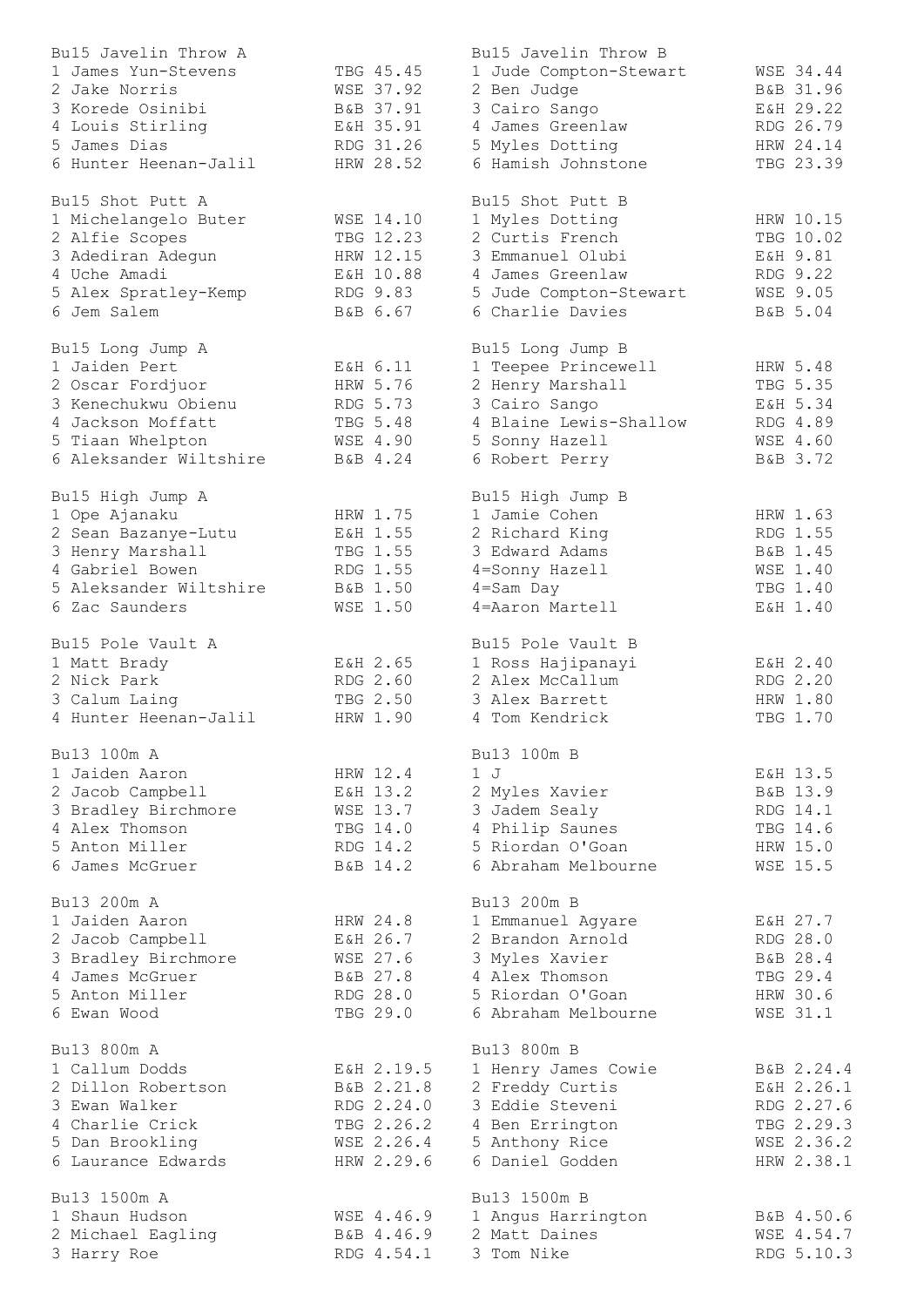| 4 Dan Schofield        | TBG 5.02.7             | 4 Gideon Goldring                  | TBG 5.14.9 |
|------------------------|------------------------|------------------------------------|------------|
| 5 Wiliam McLennaghan   | E&H 5.23.8             | 5 Yago Walkley                     | E&H 5.50.6 |
| 6 Liam Bunn            | HRW 5.32.8             | 6 Ben Rose-Senior                  | HRW 6.08.5 |
|                        |                        |                                    |            |
| Bu13 75mH A            |                        | Bu13 75mH B                        |            |
| 1 Israel Akano         | E&H 12.8               | 1 Ben Shearsby                     | E&H 14.2   |
| 2 Charlie Crick        | TBG 13.7               | 2 Daniel Animashaun                | RDG 14.7   |
| 3 Emil Rayfield        | RDG 14.9               | 3 Finlay Spiker                    | TBG 16.0   |
| 4 Lewis Stickins       |                        | 4 Adam Rowlands                    | HRW 16.1   |
| 5 Adam Broomhead       | B&B 15.7               |                                    |            |
|                        | HRW 16.4               | 5 Zain Manda                       | WSE 17.3   |
| 6 Lucas Bartlett       | WSE 17.0               |                                    |            |
| Bu13 Javelin Throw A   |                        | Bu13 Javelin Throw B               |            |
| 1 Angus Harrington     | B&B 33.65              | 1 Josh Teeder                      | WSE 20.90  |
| 2 Jake Douglas-Brookes | HRW 30.28              |                                    | RDG 20.43  |
|                        |                        | 2 Gino Castagna<br>3 James McGruer |            |
| 3 Harvey Byard         | TBG 26.41<br>RDG 25.05 |                                    | B&B 19.77  |
| 4 Peter Holt           |                        | 4 George Erlam                     | TBG 18.57  |
| 5 Issac Hay            | WSE 23.32              | 5 Luke Bluemink                    | E&H 15.89  |
| 6 Ben Shearsby         | E&H 21.80              | 6 Ben Rose-Senior                  | HRW 11.70  |
| Bu13 Shot Putt A       |                        | Bu13 Shot Putt B                   |            |
| 1 Henry James Cowie    | B&B 9.61               | 1 Josh Teeder                      | WSE 7.76   |
| 2 Issac Hay            | <b>WSE 9.56</b>        | 2 Zion Abanihi                     | E&H 7.28   |
| 3 Israel Akano         | E&H 8.53               | 3 Adam Broomhead                   | HRW 6.51   |
| 4 Chritish Gurung      | RDG 8.02               | 4 Peter Holt                       | RDG 6.45   |
|                        | HRW 6.73               | 5 Dominic Mullhall                 | B&B 5.95   |
| 5 Idris Ogunlade       |                        |                                    |            |
| 6 George Erlam         | TBG 6.28               | 6 Harvey Byard                     | TBG 5.74   |
| Bu13 Long Jump A       |                        | Bu13 Long Jump B                   |            |
| 1 Oliver Lucas Head    | B&B 4.35               | 1 Emmanuel Agyare                  | E&H 4.17   |
| 2 Philip Saunes        | TBG 4.30               | 2 Myles Xavier                     | B&B 4.15   |
| 3 Idris Ogunlade       | HRW 4.30               | 3 Adam Broomhead                   | HRW 4.03   |
| 4 Luke Bluemink        | E&H 4.21               | 4 William Lee                      | RDG 3.99   |
| 5 Emil Rayfield        | RDG 4.01               | 5 Dan Smith                        | TBG 3.99   |
| 6 Andrew Forsythe      | WSE 3.94               | 6 Joshua Pearson                   | WSE 3.71   |
|                        |                        |                                    |            |
| Bu13 High Jump A       |                        | Bu13 High Jump B                   |            |
| 1 Oliver Lucas Head    | B&B 1.45               | 1 Henry James Cowie                | B&B 1.40   |
| 2 Daniel Animashaun    | RDG 1.40               | 2=Gino Castagna                    | RDG 1.35   |
| 3 Charlie Crick        | TBG 1.40               | 2=Luke Bluemink                    | E&H 1.35   |
| 4 Israel Akano         | E&H 1.40               | 4 Joshua Pearson                   | WSE 1.25   |
| 5 Lucas Bartlett       | WSE 1.35               | 5 Gideon Goldring                  | TBG 1.20   |
| 6 Riordan O'Goan       | HRW 1.10               |                                    |            |
|                        |                        |                                    |            |
| Gu15 100m A            |                        | Gu15 100m B                        |            |
| 1 Lara Pleace          | WSE 12.7               | 1 Krystal Matthews                 | E&H 12.8   |
| 2 Amber Beackon        | E&H 13.0               | 2 Moyin Forsythe                   | WSE 13.0   |
| 3 Becky O'Hara         | TBG 13.2               | 3 Amelia Alleyne                   | HRW 13.2   |
| 4 Megan Beaman-Browne  | B&B 13.2               | 4 Nicole Farmer                    | B&B 13.2   |
| 5 Esther Adikpe        | RDG 13.5               | 5 Lucy Rust                        | TBG 13.5   |
| 6 Amber Alleyne        | HRW 13.7               | 6 Millie Williams                  | RDG 13.7   |
|                        |                        |                                    |            |
| Gu15 200m A            |                        | Gu15 200m B                        |            |
| 1 Magda Cienciala      | B&B 25.9               | 1 Becky O'Hara                     | TBG 26.4   |
| 2 Amber Beackon        | E&H 26.1               | 2 Salome Japal                     | E&H 27.0   |
| 3 Jasmine Smith        | TBG 26.1               | 3 Kennedy Bays                     | WSE 27.1   |
| 4 Amber-Leigh Hall     | RDG 26.2               | 4 Elizabeth Ibidunni               | B&B 27.4   |
| 5 Moyin Forsythe       | WSE 26.6               | 5 Megan Shaw                       | RDG 27.7   |
| 6 Amber Alleyne        | HRW 26.9               | 6 Emily Russell                    | HRW 28.6   |
|                        |                        |                                    |            |
| Gu15 800m A            |                        | Gu15 800m B                        |            |
| 1 Sara Jacob           | E&H 2.20.1             | 1 Beth Forster                     | E&H 2.26.1 |
| 2 Megan Wilson         | HRW 2.21.0             | 2 Morven Goodrum                   | WSE 2.26.3 |
| 3 Alice Ralph          | TBG 2.21.7             | 3 Esther Adikpe                    | RDG 2.30.8 |
| 4 Alex Barbour         | WSE 2.21.8             | 4 Madeline Ranaghan                | HRW 2.33.6 |
| 5 Shannon Riskey       | B&B 2.22.7             | 5 Yasmin Austride                  | B&B 2.33.8 |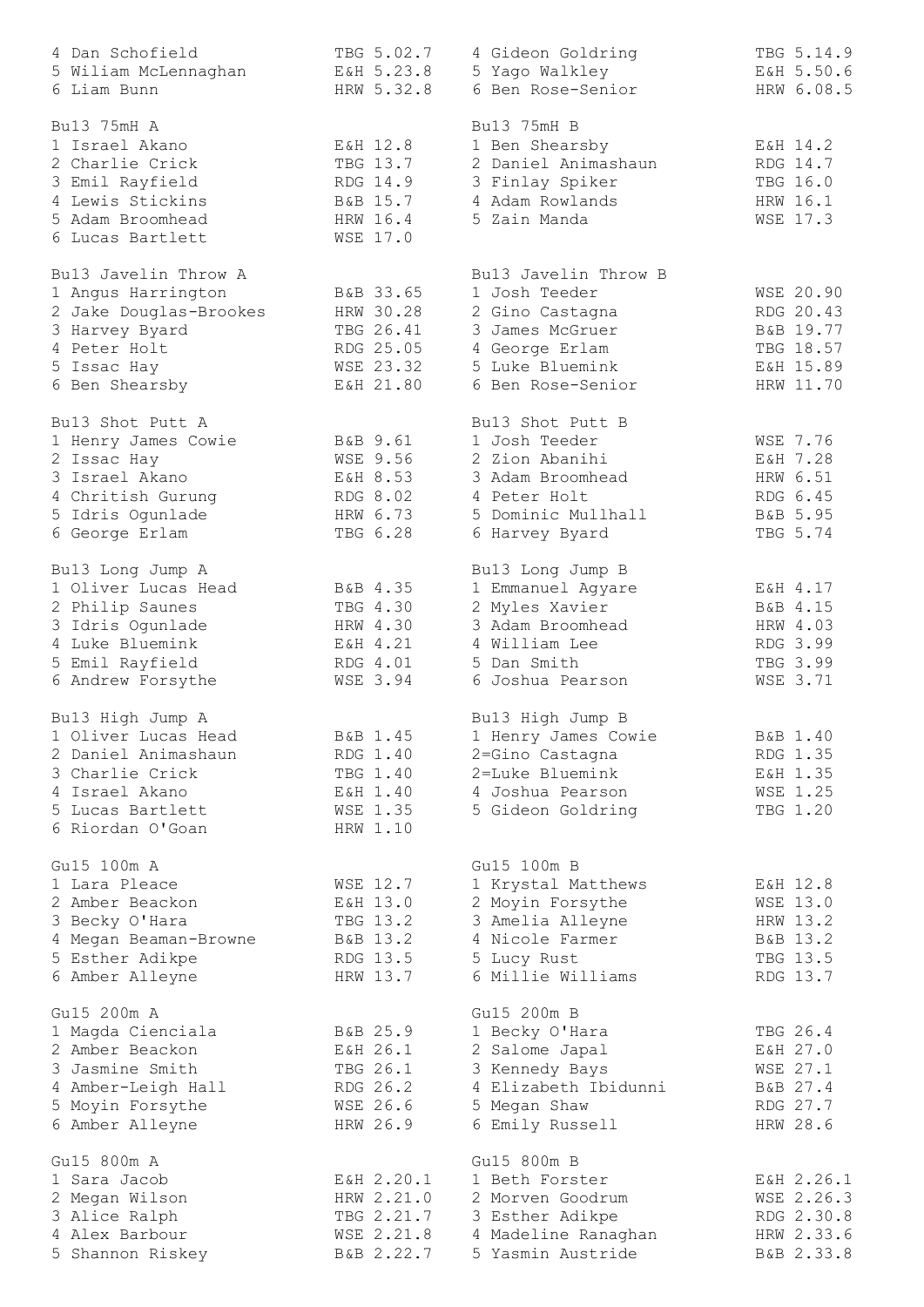| 6 Chloe Zmuda                       | RDG 2.32.6 | 6 Eleanor Cohen                 | TBG 2.36.8 |
|-------------------------------------|------------|---------------------------------|------------|
| Gu15 1500m A                        |            | Gu15 1500m B                    |            |
| 1 Jessica Keene                     | B&B 4.50.0 | 1 Naomi Kingston                | B&B 5.01.1 |
| 2 Marella Whitfield                 | HRW 4.55.6 | 2 Alessia Russo                 | TBG 5.12.9 |
| 3 Ella Saunders                     | RDG 5.06.1 | 3 Siman Thind                   | WSE 5.22.9 |
| 4 Polly Pitcairn-Knowles            | TBG 5.09.8 | 4 Selina Bicknell               | HRW 5.29.1 |
| 5 Rachel Connery                    | E&H 5.17.8 | 5 Rebecca Andreou               | E&H 5.32.8 |
|                                     | WSE 5.18.9 |                                 |            |
| 6 Isobel Legg                       |            |                                 |            |
| Gu15 75mH A                         |            | Gu15 75mH B                     |            |
| 1 Amber-Leigh Hall                  | RDG 11.8   | 1 Katie Hall                    | RDG 12.4   |
| 2 Megan Beaman-Browne               | B&B 11.9   | 2 Chanda Lamb                   | TBG 12.4   |
| 3 Emily Russell                     | HRW 12.2   | 3 Izzy Butler                   | WSE 12.6   |
| 4 Jana Spence                       | E&H 12.2   | 4 Daria Phillips                | E&H 12.7   |
| 5 Una Laquetabua                    | TBG 12.8   | 5 Amara Francis                 | HRW 13.0   |
| 6 Kathryn Wills                     | WSE 12.9   | 6 Akina G Onobrauche            | B&B 13.1   |
|                                     |            |                                 |            |
| Gu15 Discus Throw A                 |            | Gu15 Discus Throw B             |            |
| 1 Caitlin Stacey                    | RDG 26.72  | 1 Julianah Akinlade             | E&H 21.17  |
| 2 Anna Barnett                      | B&B 26.63  | 2 Temi Awodiya                  | B&B 20.62  |
| 3 Anna Maria Boahene                | E&H 25.99  | 3 Leah Runnacles                | RDG 20.22  |
| 4 Rachel Denton-Snape               | WSE 22.76  | 4 Denisa Mihalcea               | HRW 19.19  |
| 5 Ellie Chandler                    | HRW 20.64  | 5 Ellie Cohen                   | TBG 13.11  |
| 6 Jade Coatsworth                   | TBG 18.28  | 6 Isla Botting                  | WSE 11.27  |
| Gu15 Hammer Throw A                 |            | Gu15 Hammer Throw B             |            |
| 1 Ellie Chandler                    | HRW 35.93  | 1 Akina G Onobrauche            | B&B 26.09  |
| 2 Anna Maria Boahene                | E&H 33.90  | 2 Jazmin Woolcott               | HRW 18.88  |
|                                     |            |                                 |            |
| 3 Leah Runnacles                    | RDG 32.09  | 3 Mary Bonsu                    | E&H 18.29  |
| 4 Anna Barnett                      | B&B 29.75  | 4 Caitlin Stacey                | RDG 18.26  |
| 5 Rachel Denton-Snape               | WSE 20.10  | 5 Ellie Cohen                   | TBG 13.43  |
| 6 Alice Ralph                       | TBG 16.21  | 6 Isla Botting                  | WSE DNSCR  |
| Gu15 Javelin Throw A                |            | Gu15 Javelin Throw B            |            |
| 1 Katie Holt                        | RDG 29.93  | 1 Rosie Stanton                 | RDG 26.81  |
| 2 Jasmine Smith                     | TBG 28.37  | 2 Caitlin James                 | E&H 23.18  |
| 3 Denisa Mihalcea                   | HRW 27.00  | Imogen Van Jaarsveldt<br>3      | HRW 22.79  |
| 4 Mary Bonsu                        | E&H 23.36  | 4 Chanda Lamb                   | TBG 19.28  |
| 5 Caroline Spence                   | WSE 20.62  | 5 Kathryn Wills                 | WSE 19.11  |
| 6 Megan Beaman-Browne               | B&B 16.69  | 6 Temi Awodiya                  | B&B 9.38   |
|                                     |            |                                 |            |
| Gu15 Shot Putt A                    |            | Gu15 Shot Putt B                |            |
| 1 Anna Maria Boahene                | E&H 9.48   | 1 Caitlin Stacey                | RDG 8.05   |
| 2 Denisa Mihalcea                   | HRW 9.18   | 2 Molly Horler                  | WSE 7.97   |
| 3 Akina G Onobrauche                | B&B 9.00   | 3 Julianah Akinlade             | E&H 7.66   |
| 4 Rachel Denton-Snape               | WSE 8.55   | 4 Jade Coatsworth               | TBG 7.16   |
| 5 Rebecca Ryan                      | RDG 8.08   | 5 Mia Springer                  | HRW 7.07   |
| 6 Una Laquetabua                    | TBG 7.86   | 6 Temi Awodiya                  | B&B 6.41   |
|                                     |            |                                 |            |
| Gu15 Long Jump A<br>1 Jasmine Smith | TBG 4.84   | Gu15 Long Jump B<br>1 Lucy Rust | TBG 4.55   |
|                                     |            |                                 |            |
| 2 Magda Cienciala                   | B&B 4.76   | 2 Olivia Richer                 | B&B 4.45   |
| 3 Sinmi Solanke                     | E&H 4.74   | 3 Hannah Jones                  | WSE 4.36   |
| 4 Anna Croft                        | WSE 4.64   | 4 Kamila Budzynska              | E&H 4.33   |
| 5 Amara Francis                     | HRW 4.57   | 5 Millie Williams               | RDG 4.29   |
| 6 Megan Shaw                        | RDG 4.40   | 6 Jazmin Woolcott               | HRW 4.22   |
| Gu15 High Jump A                    |            | Gu15 High Jump B                |            |
| 1 Toyin Orelaja                     | B&B 1.55   | 1 Magda Cienciala               | B&B 1.50   |
| 2 Daria Phillips                    | E&H 1.50   | 2=Molly Bates                   | RDG 1.40   |
| 3 Bethany Thomas                    | RDG 1.50   | 2=Chimdi Azuajalam              | E&H 1.40   |
| 4 Imogen Cowdell                    | TBG 1.45   | 4 Amara Francis                 | HRW 1.40   |
| 5 Emily Russell                     | HRW 1.45   | 5=Alanna Fagan                  | WSE 1.35   |
| 6 Lara Pleace                       |            |                                 |            |
|                                     | WSE 1.40   | 5=Lucy Rust                     | TBG 1.35   |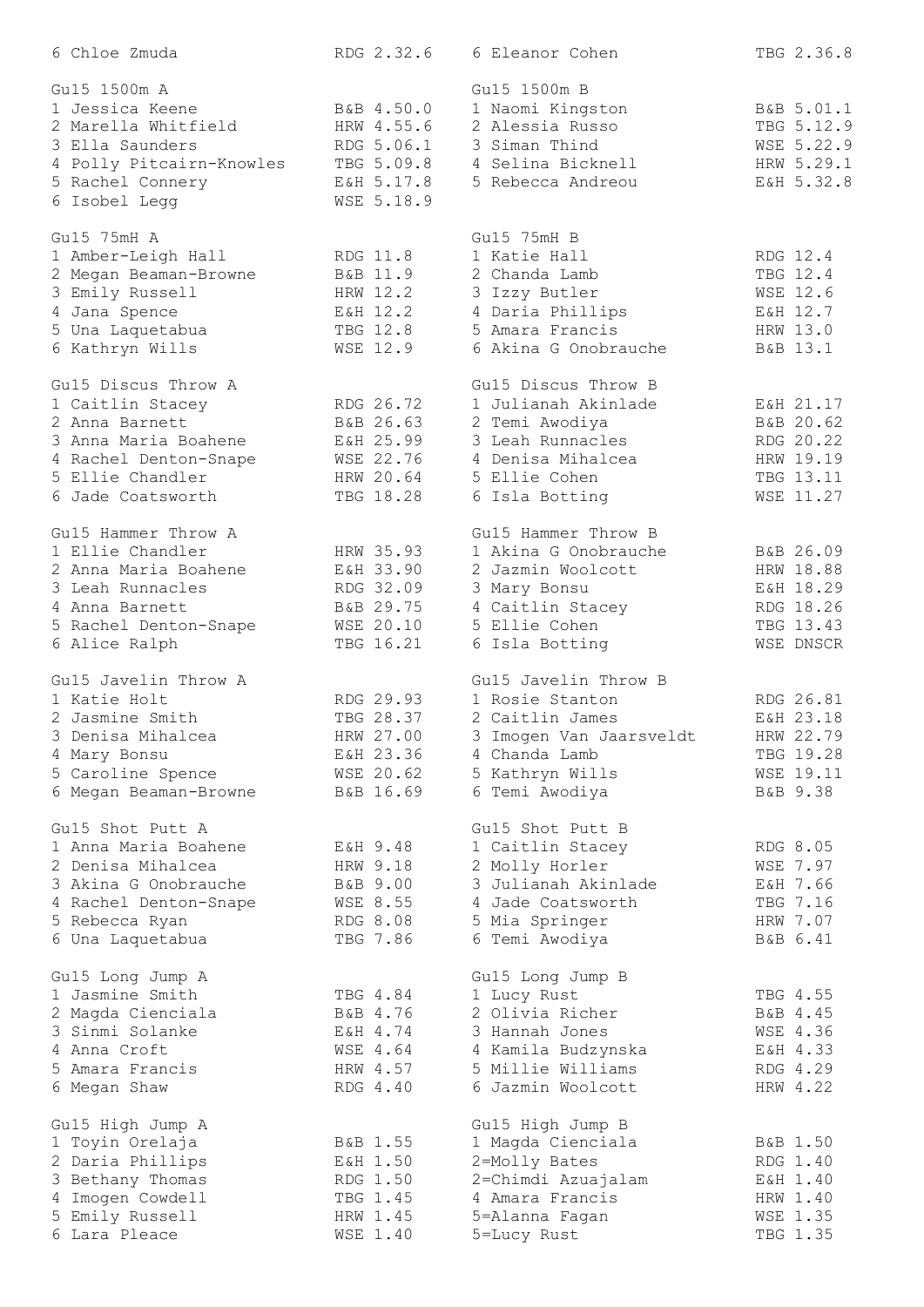| Gu15 Pole Vault A                            |                      | Gu15 Pole Vault B                     |                      |
|----------------------------------------------|----------------------|---------------------------------------|----------------------|
| 1 Jessica Robinson                           | WSE 2.90             | 1 Mia Springer                        | HRW 2.40             |
| 2 Sophie Dowson                              | HRW 2.70             | 2 Rebecca Ryan                        | RDG 2.30             |
| 3=Emma Martin                                | E&H 2.60             | 3 Courtney Threadwell                 | E&H 2.10             |
| 3=Phoebe Thomas                              | RDG 2.60             | 4 Chanda Lamb                         | TBG 2.00             |
| 5 Una Laquetabua                             | TBG 2.10             | 5 Izzy Butler                         | WSE DNS              |
| Gu13 75m A                                   |                      | Gu13 75m B                            |                      |
| 1 Melieka Daley                              | E&H 10.1             | 1 Alicia Regis                        | E&H 10.4             |
| 2 Issey Gilkes                               | RDG 10.2             | 2 Rebecca Richardson                  | RDG 10.5             |
| 3 Ayesha White                               | TBG 10.7             | 3 Antonia Apaluja                     | B&B 10.6             |
| 4 Mhairi Brooks                              | B&B 10.8             | 4 Asha Root                           | TBG 10.9             |
| 5 Dana Frankland                             | <b>WSE 11.2</b>      | 5 Larrisa Bowyer                      | WSE 10.9             |
| 6 Janesha Pandya                             | HRW 11.9             | 6 Fiona O'Riordan                     | HRW 11.7             |
|                                              |                      |                                       |                      |
| Gu13 150m A                                  |                      | Gu13 150m B                           |                      |
| 1 Melieka Daley                              | E&H 19.7             | 1 Akaysha Ellis                       | E&H 20.6             |
| 2 Issey Gilkes                               | RDG 19.7             | 2 Angela Lowe                         | RDG 21.3             |
| 3 Jade Spencer-Smith                         | HRW 20.7             | 3 Dana Frankland                      | WSE 21.4             |
| 4 Charlotte George<br>5 Mhairi Brooks        | WSE 21.1<br>B&B 21.1 | 4 Grace Scopes<br>5 Asha Root         | B&B 21.8<br>TBG 22.2 |
| 6 Ayesha White                               | TBG 21.6             | 6 Janesha Pandya                      | HRW 23.3             |
|                                              |                      |                                       |                      |
| Gu13 800m A                                  |                      | Gu13 800m B                           |                      |
| 1 Romaine Neville                            | TBG 2.38.6           | 1 Melody Batt                         | RDG 2.44.1           |
| 2 Ceri Barnes                                | RDG 2.41.0           | 2 Jemima Copeman                      | WSE 2.44.8           |
| 3 Ana Cunning                                | E&H 2.44.2           | 3 Celia Favre                         | E&H 2.49.1           |
| 4 Klaudia Walas                              | WSE 2.50.0           | 4 Alice Prentice                      | B&B 2.51.1           |
| 5 Anya Freely                                | HRW 2.58.1           | 5 Katie Barkshire                     | HRW 2.55.4           |
| 6 Grace Scopes                               | B&B 3.02.8           | 6 Abigail Johnstone                   | TBG 2.56.1           |
| Gu13 1200m A                                 |                      | Gu13 1200m B                          |                      |
| 1 Nancie Bowley                              | RDG 3.58.4           | 1 Sophia Grewal                       | WSE 4.21.6           |
| 2 Neve Hudson                                | WSE 4.06.6           | 2 Ella Harrington                     | HRW 4.30.1           |
| 3 Emma Livingstone                           | HRW 4.20.1           | 3 Holly Wright                        | B&B 4.30.9           |
| 4 Imogen Duke                                | B&B 4.23.9           | 4 Chloe Robertson                     | RDG 4.40.1           |
| 5 Sally Palmer                               | TBG 4.26.0           | 5 Stephanie Puxty                     | TBG 4.43.6           |
| Gu13 70mH A                                  |                      | Gu13 70mH B                           |                      |
| 1 Amber Hornbuckle                           | E&H 11.8             | 1 Marissa Sims                        | E&H 11.5             |
| 2 Kia Slade                                  | RDG 12.0             | 2 Eloise Locke                        | B&B 13.1             |
| 3 Jade Spencer-Smith                         | HRW 12.1             | 3 Orla Brennan                        | <b>WSE 13.9</b>      |
| 4 Sophie Willis                              | WSE 12.4             | 4 Ella Goddard                        | TBG 14.9             |
| 5 Antonia Apaluja                            | B&B 13.4             | 5 Fiona O'Riordan                     | HRW 16.2             |
| 6 Asha Root                                  | TBG 13.5             | 6 Isabelle Church                     | RDG 16.6             |
| Gu13 Javelin Throw A                         |                      | Gul3 Javelin Throw B                  |                      |
| 1 Eloise Locke                               | B&B 28.40            | 1 Daisy Dowling                       | B&B 20.20            |
| 2 Jessica Harding                            | RDG 23.56            | 2 Eleanor Hoyle                       | RDG 19.45            |
| 3 Hana Yun-Stevens                           | TBG 21.25            | 3 Anna Worsfold                       | WSE 19.39            |
| 4 Marian Matova                              | E&H 20.78            | 4 Kirsty-Anne Ebbage                  | TBG 13.72            |
| 5 Jemima Copeman                             | WSE 20.71            | 5 Marissa Sims                        | E&H 8.37             |
| 6 Katie Barkshire                            | HRW 9.53             | 6 Olivia Postill                      | HRW 8.19             |
|                                              |                      |                                       |                      |
| Gu13 Shot Putt A<br>1 Eloise Locke           | B&B 9.90             | Gu13 Shot Putt B                      | E&H 8.42             |
| 2 Marian Matova                              | E&H 9.12             | 1 Akaysha Ellis<br>2 Eve Keith        | B&B 8.00             |
| 3 Jodie Smith                                | WSE 9.01             |                                       | <b>WSE 7.95</b>      |
|                                              |                      | 3 Rachel Harvey                       | RDG 7.50             |
| 4 Leah Spratley-Kemp<br>5 Jade Spencer-Smith | RDG 8.64<br>HRW 7.55 | 4 Jessica Harding<br>5 Janesha Pandya | HRW 6.21             |
| 6 Hana Yun-Stevens                           | TBG 6.42             | 6 Kirsty-Anne Ebbage                  | TBG 5.54             |
|                                              |                      |                                       |                      |
| Gu13 Long Jump A                             |                      | Gu13 Long Jump B                      |                      |
| 1 Karina Harris                              | B&B 4.54             | 1 Gabrielle Dalson                    | B&B 4.19             |
| 2 Klaudia Walas                              | WSE 4.32             | 2 Issey Gilkes                        | RDG 4.13             |
| 3 Amber Hornbuckle                           | E&H 4.20             | 3 Amelia Macdonald                    | E&H 3.89             |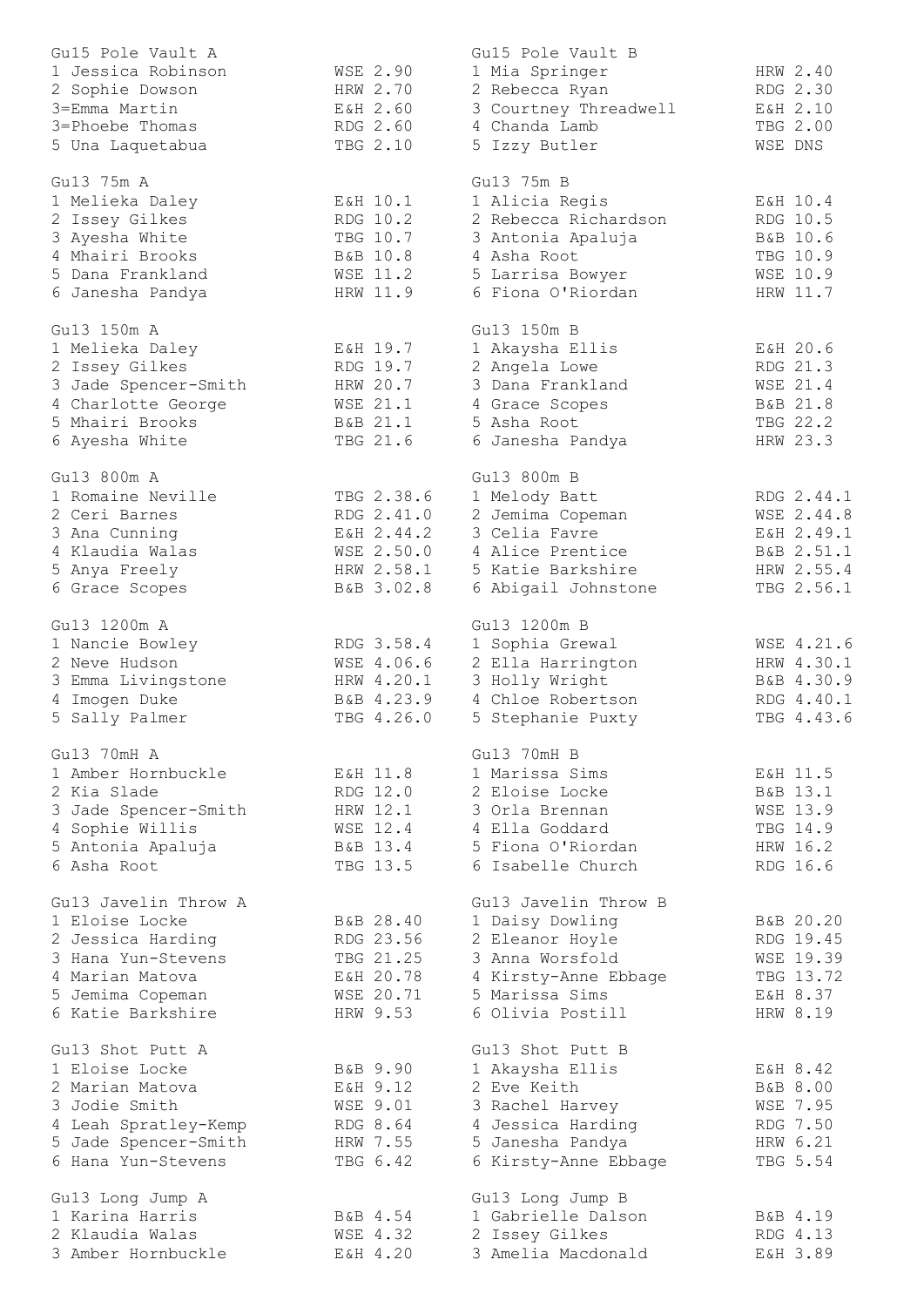| 4 Rebecca Richardson | RDG 4.16 | 4 Francesca McLeod   | <b>WSE 3.89</b> |
|----------------------|----------|----------------------|-----------------|
| 5 Ella Goddard       | TBG 3.67 | 5 Emma Livingstone   | HRW 3.52        |
| 6 Anya Freely        | HRW 3.54 | 6 Sally Palmer       | TBG 3.40        |
| Gu13 High Jump A     |          | Gu13 High Jump B     |                 |
| 1 Guilia Pigo        | WSE 1.45 | 1 Sophie Willis      | <b>WSE 1.35</b> |
| 2 Jasmine McCallum   | RDG 1.38 | 2 Charlotte Vyvyan   | RDG 1.30        |
| 3 Amy Beauchamp      | E&H 1.30 | 3 Antonia Apaluja    | B&B 1.30        |
| 4 Karina Harris      | B&B 1.30 | 4 Marrissa Sims      | E&H 1.25        |
| 5 Stephanie Puxty    | TBG 1.30 | 5 Fiona O'Riordan    | HRW 1.15        |
| 6 Olivia Postill     | HRW 1.15 | 6 Kirsty-Anne Ebbage | TBG 1.10        |

| Gu13 4x100m |                     |                       |
|-------------|---------------------|-----------------------|
| 1 E&H 54.0  | 1 Amber Hornbuckle  | 2 Ailsa Lawrence      |
|             | 3 Alicia Regis      | 4 Akaysha Ellis       |
| 2 RDG 54.1  | 1 Issey Gilkes      | 2 Rebecca Richardson  |
|             | 3 Angela Lowe       | 4 Emily Whybrow       |
| 3 B&B 56.0  | 1 Antonia Apaluja   | 2 Karina Harris       |
|             | 3 Gabrielle Dalson  | 4 Mhairi Brooks       |
| 4 TBG 57.1  | 1 Ella Goddard      | 2 Sally Palmer        |
|             | 3 Ayesha White      | 4 Asha Root           |
| 5 WSE 57.1  | 1 Orla Brennan      | 2 Larrisa Bowyer      |
|             | 3 Charlotte George  | 4 Dana Frankland      |
| 6 HRW 59.7  | 1 Fiona O'Riordan   | 2 Emma Livingstone    |
|             | 3 Janesha Pandya    | 4 Jade Spencer-Smith  |
| Gu15 4x100m |                     |                       |
| 1 B&B 50.8  | 1 Olivia Richer     | 2 Magda Cienciala     |
|             | 3 Nicole Farmer     | 4 Megan Beaman-Browne |
| 2 E&H 50.9  | 1 Krystal Matthews  | 2 Salome Japal        |
|             | 3 Lauren Dowling    | 4 Amber Beackon       |
| 3 TBG 51.3  | 1 Lucy Rust         | 2 Una Laquetabua      |
|             | 3 Jasmine Smith     | 4 Becky O'Hara        |
| 4 WSE 51.4  | 1 Hannah Jones      | 2 Kennedy Bays        |
|             | 3 Moyin Forsythe    | 4 Lara Pleace         |
| 5 RDG 51.9  | 1 Amber-Leigh Hall  | 2 Phoebe Thomas       |
|             | 3 Esther Adikpe     | 4 Megan Shaw          |
| 6 HRW 53.2  | 1 Emily Russell     | 2 Amelia Alleyne      |
|             | 3 Jazmin Woolcott   | 4 Amber Alleyne       |
| Bu13 4x100m |                     |                       |
| 1 E&H 53.5  | 1 Jacob Campbell    | 2 Kyle Brown          |
|             | 3 Emmanuel Agyare   | 4 Jayden Desir        |
| 2 RDG 56.1  | 1 Jadem Sealy       | 2 Brandon Arnold      |
|             | 3 Gino Castagna     | 4 Anton Miller        |
| 3 B&B 58.2  | 1 Oliver Lucas Head | 2 Caelan Raju         |
|             | 3 George Pope       | 4 James McGruer       |
| 4 TBG 58.3  | 1 Finlay Spiker     | 2 Philip Saunes       |
|             | 3 Alex Thomson      | 4 Ewan Wood           |
| 5 WSE 58.5  | 1 Philo Brookes     | 2 Matthew Ashworth    |
|             | 3 Bradley Birchmore | 4 Abraham Melbourne   |

Bu15 4x100m<br>1 TBG 48.1 1 TBG 48.1 1 Sam Day 2 Jackson Moffatt 3 Joe Saddler 4 Henry Marshall 2 B&B 48.2 1 Edward Adams 2 William Pope 3 Korede Osinibi 4 Ryan Poyroo 3 HRW 48.3 1 Kunmi Oludoyi 2 Kesi Oludoyi 3 Adediran Adegun 4 Oscar Fordjuor 4 RDG 51.3 1 Max Corless 2 Ramone Jordan 3 Nick Park 4 Richard King

6 HRW DNF